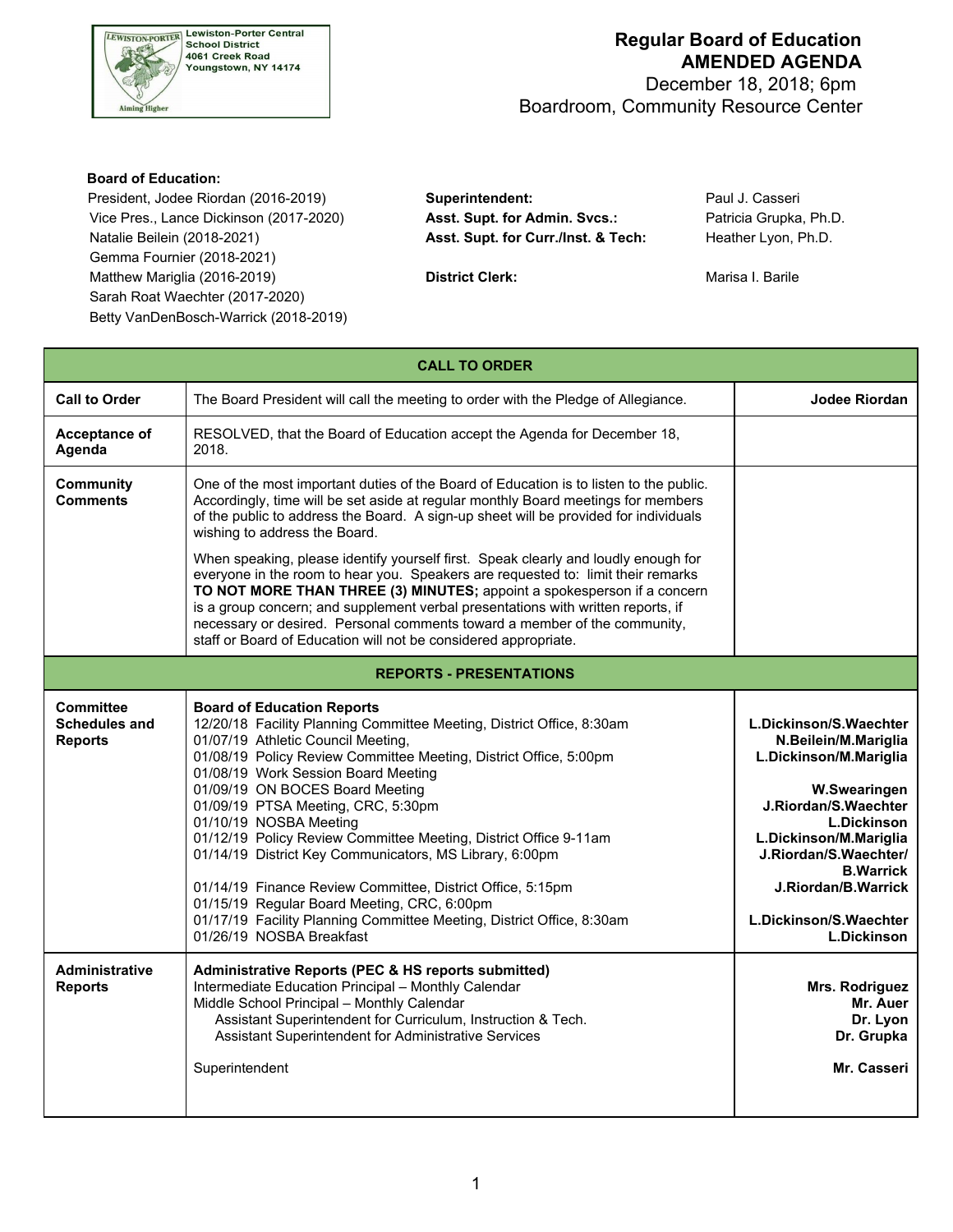December 18, 2018; 6pm Boardroom, Community Resource Center

| <b>RECOGNITIONS</b>                                         |                                                                                                                                                                                                                                                                                                                         |                                                |  |  |
|-------------------------------------------------------------|-------------------------------------------------------------------------------------------------------------------------------------------------------------------------------------------------------------------------------------------------------------------------------------------------------------------------|------------------------------------------------|--|--|
| Performance                                                 | Music performance by the High School Chamber Orchestra.                                                                                                                                                                                                                                                                 | Mr. Duncan                                     |  |  |
| Recognition                                                 | <b>Fall Athletes</b>                                                                                                                                                                                                                                                                                                    | Mr. Halgash                                    |  |  |
| <b>Recess</b>                                               | A short recess will be taken to recognize the accomplishments of the students and<br>staff.                                                                                                                                                                                                                             |                                                |  |  |
| <b>Presentation</b>                                         | Secondary Data Presentation                                                                                                                                                                                                                                                                                             | Dr. Lyon, Mr. Auer,<br>Mr. Taft                |  |  |
|                                                             | <b>DISTRICT OPERATIONS</b>                                                                                                                                                                                                                                                                                              |                                                |  |  |
| <b>Minutes</b>                                              | RESOLVED, that the Board of Education approve the Minutes from the November<br>20, 2018 Regular Board meeting, as submitted by the District Clerk.                                                                                                                                                                      | $M-1$                                          |  |  |
| <b>Minutes</b>                                              | <b>RESOLVED</b> , that the Board of Education approve the Minutes from the December<br>4, 2018 Work Session-Regular Board meeting, as submitted by the District Clerk.                                                                                                                                                  | $M-2$                                          |  |  |
| <b>Consent Agenda</b><br>for Financial<br><b>Operations</b> | RESOLVED, that the Board of Education approve the following, Items NF-1 through<br>NF-5, in the financial consent agenda as submitted by the Administration:<br><b>Budget Status Reports</b><br><b>Treasurer's Report</b><br><b>Claims</b><br><b>Transfer History</b><br><b>Budget Transfers Pending Board Approval</b> | $NF-1$<br>$NF-2$<br>$NF-3$<br>$NF-4$<br>$NF-5$ |  |  |
| <b>OLD BUSINESS</b>                                         |                                                                                                                                                                                                                                                                                                                         |                                                |  |  |
| <b>No Old Business</b>                                      |                                                                                                                                                                                                                                                                                                                         |                                                |  |  |

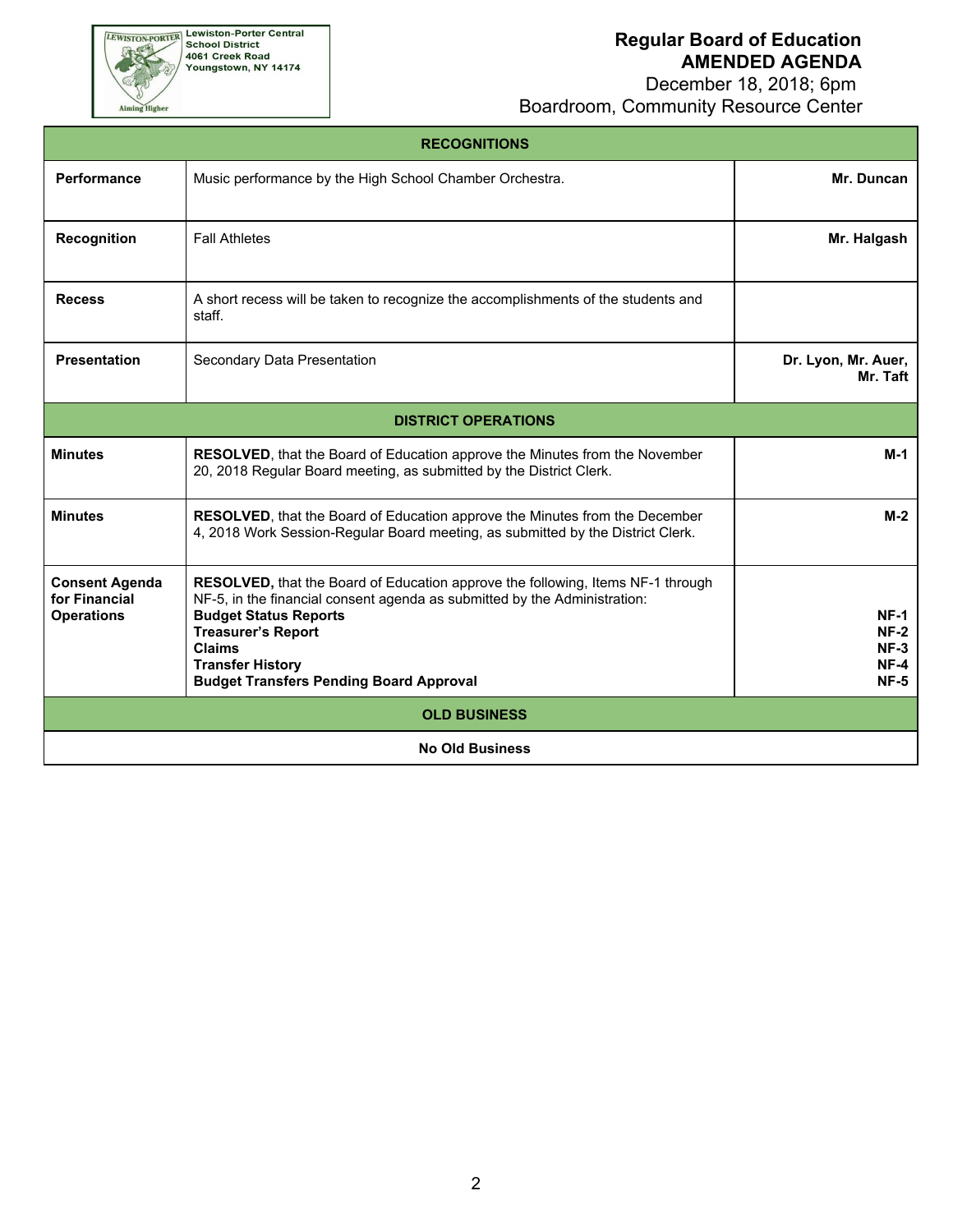December 18, 2018; 6pm Boardroom, Community Resource Center

**EWISTON-PORTER Lewiston-Porter Central**<br>School District<br>4061 Creek Road<br>Youngstown, NY 14174 Aiming Higher

#### **NEW BUSINESS - ADMINISTRATION**

| <b>Policy Revision</b><br>Acceptance of the<br><b>Second Reading</b>                | RESOLVED, at the second reading, that the Lewiston-Porter Board of Education<br>accept the following policies;<br>Policy 5140, Administration of the Budget<br>New Policy 5413, Procurement: Uniform Grant Guidance for Federal Awards<br>New Policy 5551, Allocation of Title I, Part A In the District<br>Policy 6121, Sexual Harassment in the Workplace<br>Policy 7131, Education of Students in Temporary Housing<br>New Policy 7133, Education of Students in Foster Care<br>Policy 7222, Diploma or Credential Options for Students with Disabilities<br>Policy 7260, Designation of Person in Parental Relation<br>Policy 7512, Student Physicals<br>Policy 7523, Concussion Management | <b>NA-1</b>  |
|-------------------------------------------------------------------------------------|-------------------------------------------------------------------------------------------------------------------------------------------------------------------------------------------------------------------------------------------------------------------------------------------------------------------------------------------------------------------------------------------------------------------------------------------------------------------------------------------------------------------------------------------------------------------------------------------------------------------------------------------------------------------------------------------------|--------------|
| <b>Policy Approval</b>                                                              | <b>RESOLVED, that the Lewiston-Porter Board of Education waive a second reading, as allowed in</b><br>Board Policy #1410, and approve Policy# 7320, Alcohol, Tobacco, Drugs, and other substances,<br>Policy# 3280 Use of School Facilities, Materials and Equipment, Policy # 3410 Code of Conduct<br>on School Property.                                                                                                                                                                                                                                                                                                                                                                      | $NA$ -1a     |
| <b>Policy Deletion</b><br>Acceptance of the<br><b>Second Reading</b>                | RESOLVED, at the second reading, that the Lewiston-Porter Board of Education<br>accept the following policy for deletion; Policy 5320, Expenditures of School District Funds.                                                                                                                                                                                                                                                                                                                                                                                                                                                                                                                   | <b>NA-2</b>  |
| <b>Acceptance of Tax</b><br><b>Collection Report</b>                                | RESOLVED, that the Lewiston- Porter Board of Education accept the 2018-19 Tax Collection<br>Report, as submitted by the Tax Collector.                                                                                                                                                                                                                                                                                                                                                                                                                                                                                                                                                          | <b>NA-3</b>  |
| <b>Approval to Increase</b><br>Wages based on the<br>NYS Minimum Wage Bill.         | <b>RESOLVED</b> , that the Lewiston-Porter Board of Education approve the request to increase wages<br>paid to Monitors, Teacher Aides, Substitute Teacher Aides, Substitute Monitors, Substitute<br>Clerical and Substitute Cleaning staff based on the New York State minimum wage bill passed<br>with the 2016-17 New York State budget, \$11.10 per hour effective December 31, 2018.                                                                                                                                                                                                                                                                                                       | <b>NA-4</b>  |
| <b>Approval of the Frey</b><br><b>Electric Construction</b><br><b>Company Award</b> | RESOLVED, that the Lewiston-Porter Board of Education approve the contract for Frey Electric<br>Construction Company, Inc. for the Electrical work of the 2017 Capital Improvement Project<br>Phase 2, as recommended by the Assistant Superintendent for Administrative Services.                                                                                                                                                                                                                                                                                                                                                                                                              | <b>NA-5</b>  |
| Approval of Hoot<br><b>Mechanical &amp; Electrical</b><br>Award                     | RESOLVED, that the Lewiston-Porter Board of Education approve the contract for Hoot<br>Mechanical & Electrical Inc. for the mechanical work of the 2017 Capital Improvement Project<br>Phase 2, as recommended by the Assistant Superintendent for Administrative Services.                                                                                                                                                                                                                                                                                                                                                                                                                     | <b>NA-6</b>  |
| <b>Approval of Mark</b><br>Cerrone, Inc. Award                                      | RESOLVED, that the Lewiston-Porter Board of Education approve the contract for Mark<br>Cerrone, Inc. for the site work of the 2017 Capital Improvement Project Phase 2, as<br>recommended by the Assistant Superintendent for Administrative Services.                                                                                                                                                                                                                                                                                                                                                                                                                                          | <b>NA-7</b>  |
| <b>Approval of Sicoli</b><br><b>Construction Services</b><br>Award                  | RESOLVED, that the Lewiston-Porter Board of Education approve the contract for Sicoli<br>Construction Services for the General Trades work of the 2017 Capital Improvement Project<br>Phase 2, as recommended by the Assistant Superintendent for Administrative Services.                                                                                                                                                                                                                                                                                                                                                                                                                      | <b>NA-8</b>  |
| Approval of DV Brown &<br><b>Associates, Inc. Award</b>                             | RESOLVED, that the Lewiston-Porter Board of Education approve the contract for DV Brown &<br>Associates, Inc. Construction Company for the Plumbing work of the 2017 Capital Improvement<br>Project Phase 2, as recommended by the Assistant Superintendent for Administrative Services.                                                                                                                                                                                                                                                                                                                                                                                                        | <b>NA-9</b>  |
| <b>Appointment of Annual</b><br><b>Meeting Vote</b><br>Coordinator                  | RESOLVED, that Barbara Carter be appointed as the Vote Coordinator for the Annual Meeting<br>on Tuesday, May, 21, 2018.                                                                                                                                                                                                                                                                                                                                                                                                                                                                                                                                                                         | <b>NA-10</b> |
| <b>Adoption of the</b><br><b>Amended Code of</b><br><b>Conduct</b>                  | <b>RESOLVED</b> , upon the recommendation of the Superintendent, the Board of Education adopt the<br>Amended Code of Conduct for the 2018-2019 school year.                                                                                                                                                                                                                                                                                                                                                                                                                                                                                                                                     | <b>NA-11</b> |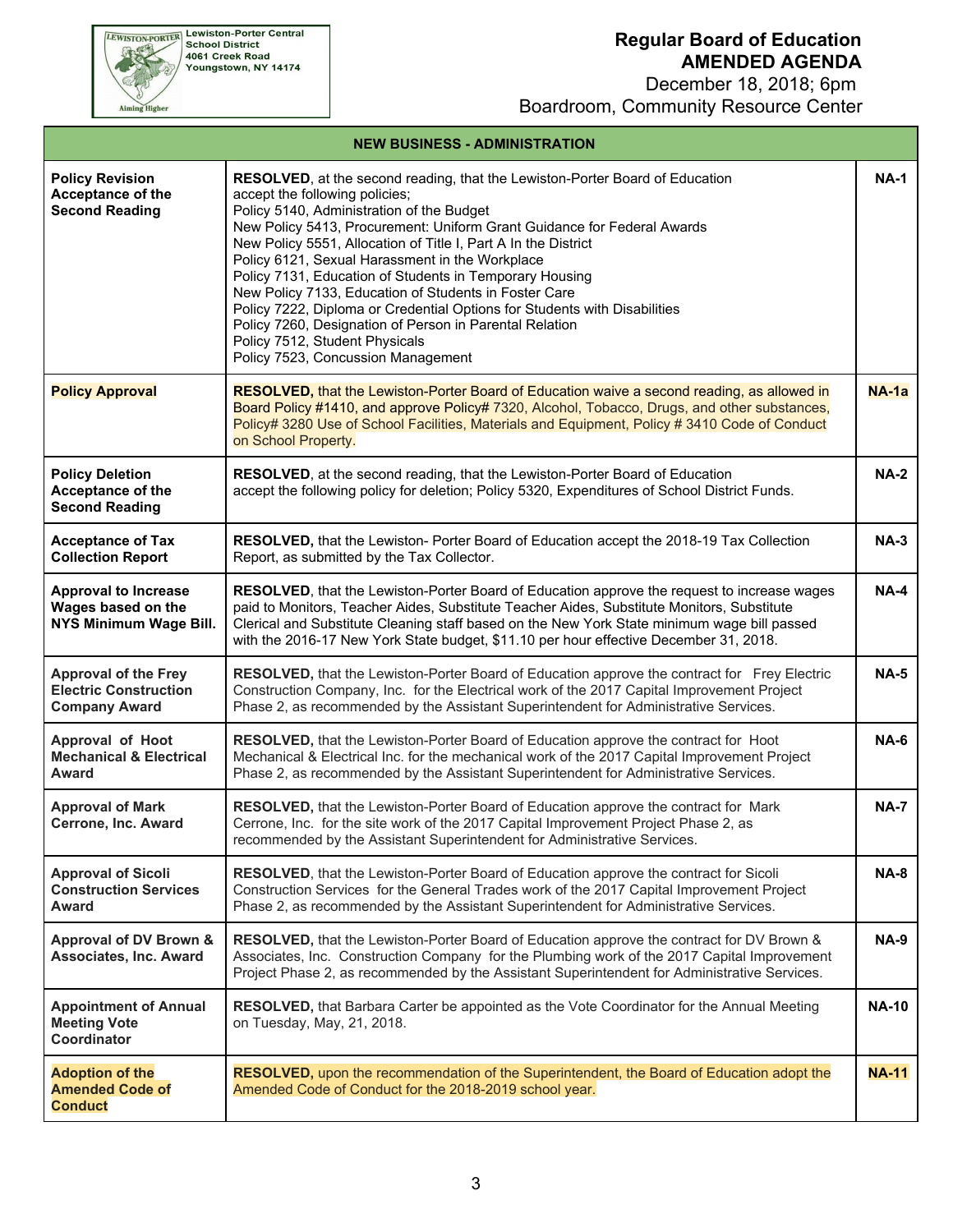**EWISTON-PORTER Lewiston-Porter Central**<br>School District<br>4061 Creek Road<br>Youngstown, NY 14174

Aiming Higher

### **Regular Board of Education AMENDED AGENDA**

 December 18, 2018; 6pm Boardroom, Community Resource Center

| <b>PUPIL PERSONNEL</b>                                                       |                                                                                                                                                                                                                                                                                                                                                                                                                                                                                          |        |  |  |
|------------------------------------------------------------------------------|------------------------------------------------------------------------------------------------------------------------------------------------------------------------------------------------------------------------------------------------------------------------------------------------------------------------------------------------------------------------------------------------------------------------------------------------------------------------------------------|--------|--|--|
| <b>Recommendations for</b><br><b>CSE Placement and</b><br><b>Amendments</b>  | <b>RESOLVED</b> , upon the recommendation of the Superintendent of Schools,<br>that the Board of Education accept the recommendations and amendments<br>of the Committee on Special Education for October 25, November 5, 8, 13, 14, 15, 16, 19, 20, 26,<br>27, 28, 29, 30, December 3, 4, 6, 7, 11, 2018 the for the 2018-2019 school year, and approve the<br>authorization of funds to implement the special education programs and services consistent with<br>such recommendations. | $NP-1$ |  |  |
| <b>Recommendations for</b><br><b>CPSE Placement and</b><br><b>Amendments</b> | <b>RESOLVED</b> , upon the recommendation of the Superintendent of Schools,<br>that the Board of Education accept the recommendations and amendments<br>of the Committee on Preschool Special Education for the December 4, 11, 2018 meeting for the<br>2018-2019 school year, and approve the authorization of funds to implement the special<br>education programs and services consistent with such recommendations.                                                                  | $NP-2$ |  |  |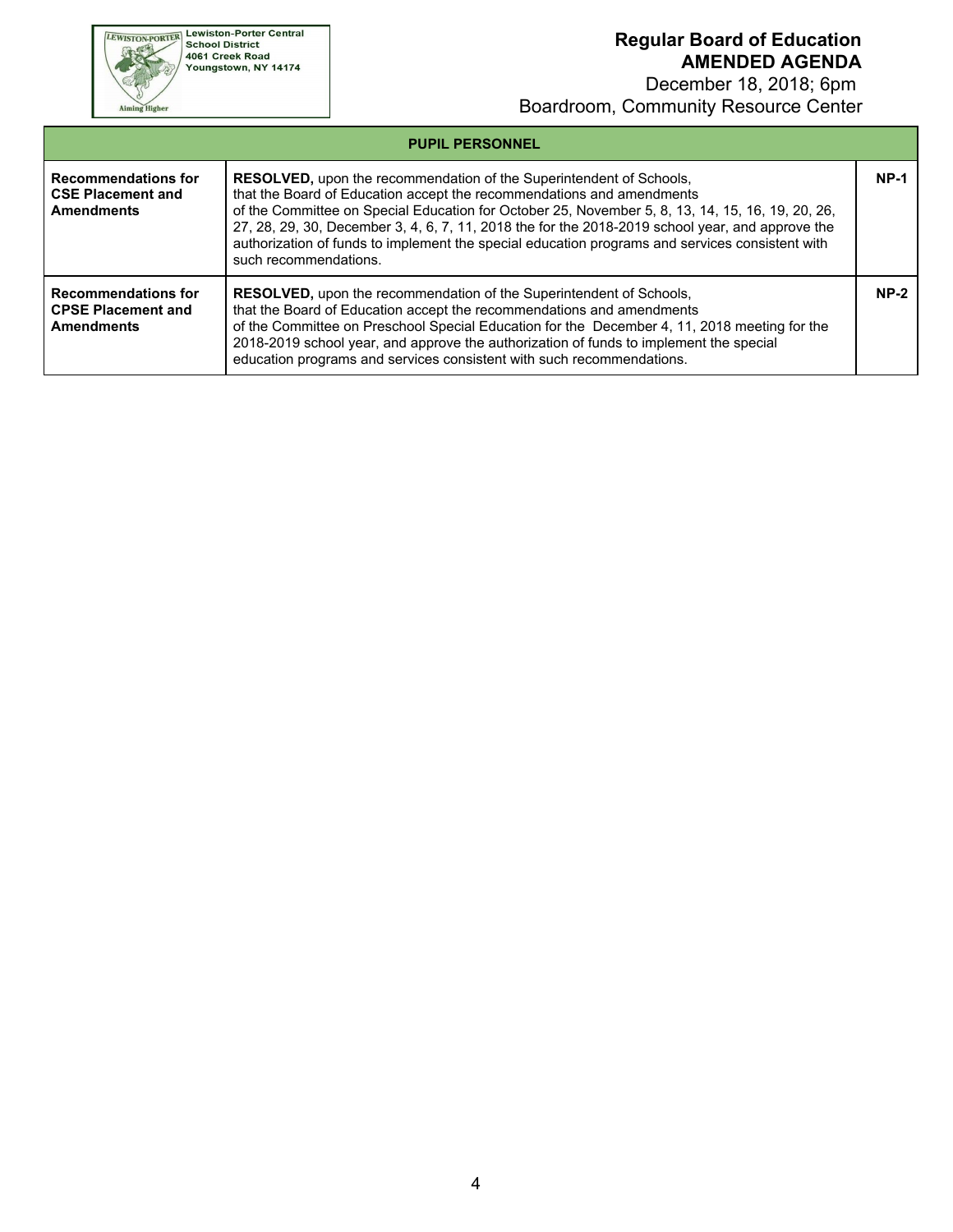**EWISTON-PORTER Lewiston-Porter Central**<br>School District<br>4061 Creek Road<br>Youngstown, NY 14174

Aiming Higher

# **Regular Board of Education AMENDED AGENDA**

 December 18, 2018; 6pm Boardroom, Community Resource Center

| PERSONNEL - CONSENT AGENDA                                            |                                                                                                                                                                                                      |                     |                 |                     |                 |               |  |             |  |
|-----------------------------------------------------------------------|------------------------------------------------------------------------------------------------------------------------------------------------------------------------------------------------------|---------------------|-----------------|---------------------|-----------------|---------------|--|-------------|--|
| <b>Resignations/</b><br><b>Rescissions -</b>                          | RESOLVED, upon the recommendation of the Superintendent of Schools, that<br>the Board of Education accept the consent agenda for resignations/rescissions.                                           |                     |                 |                     |                 |               |  |             |  |
|                                                                       | <b>Name</b>                                                                                                                                                                                          | <b>Date</b>         | <b>Position</b> |                     |                 | Reason        |  |             |  |
| <b>Non-Instructional</b>                                              | Sean Skimin                                                                                                                                                                                          | 6/26/19             |                 | Groundsman          |                 | Retirement    |  | <b>PRNI</b> |  |
|                                                                       |                                                                                                                                                                                                      |                     |                 |                     |                 |               |  |             |  |
| Leaves -                                                              | RESOLVED, upon the recommendation of the Superintendent of Schools, that<br>the Board of Education accept the consent agenda for unpaid leaves of<br>Absence.                                        |                     |                 |                     |                 |               |  |             |  |
|                                                                       | <b>Name</b>                                                                                                                                                                                          | <b>Date</b>         |                 |                     | <b>Position</b> | Reason        |  |             |  |
| <b>Non-Instructional</b>                                              | Francine Destino                                                                                                                                                                                     | 11/29/18 - 11/29/19 |                 |                     | Cleaner         | Personal      |  | <b>PLNI</b> |  |
|                                                                       |                                                                                                                                                                                                      |                     |                 |                     |                 |               |  |             |  |
| <b>Appointments -</b>                                                 | RESOLVED, upon the recommendation of the Superintendent of Schools, that<br>the Board of Education accept the consent agenda for Non-Instructional<br>appointments.                                  |                     |                 |                     |                 |               |  |             |  |
| <b>Non-Instructional</b>                                              | <b>Name</b>                                                                                                                                                                                          | <b>Date</b>         |                 | Perm./Prob.         | <b>Position</b> | <b>Salary</b> |  | <b>PANI</b> |  |
|                                                                       | *Howard Pirong                                                                                                                                                                                       | <b>TBD</b>          | У               | Probationar         | Cleaner         | \$11.70 hrly  |  |             |  |
|                                                                       | *Timothy Adamson                                                                                                                                                                                     | <b>TBD</b>          | V               | Probationar         | Cleaner         | \$11.70 hrly  |  |             |  |
|                                                                       | *Pending fingerprint clearance and physical exam                                                                                                                                                     |                     |                 |                     |                 |               |  |             |  |
| <b>Appointments -</b><br><b>Temporary</b><br><b>Non-Instructional</b> | <b>PATNI</b><br><b>RESOLVED, upon the recommendation of the Superintendent of Schools, that the</b><br>Board of Education accept the consent agenda for Temporary Non-Instructional<br>appointments. |                     |                 |                     |                 |               |  |             |  |
|                                                                       | <b>Name</b>                                                                                                                                                                                          | <b>Date</b>         |                 | <b>Position</b>     |                 | <b>Salary</b> |  |             |  |
|                                                                       | Karola Carr                                                                                                                                                                                          | 11/5/18 - 11/20/18  |                 | <b>Teacher Aide</b> |                 | \$10.46 hrly  |  |             |  |
|                                                                       |                                                                                                                                                                                                      |                     |                 |                     |                 |               |  |             |  |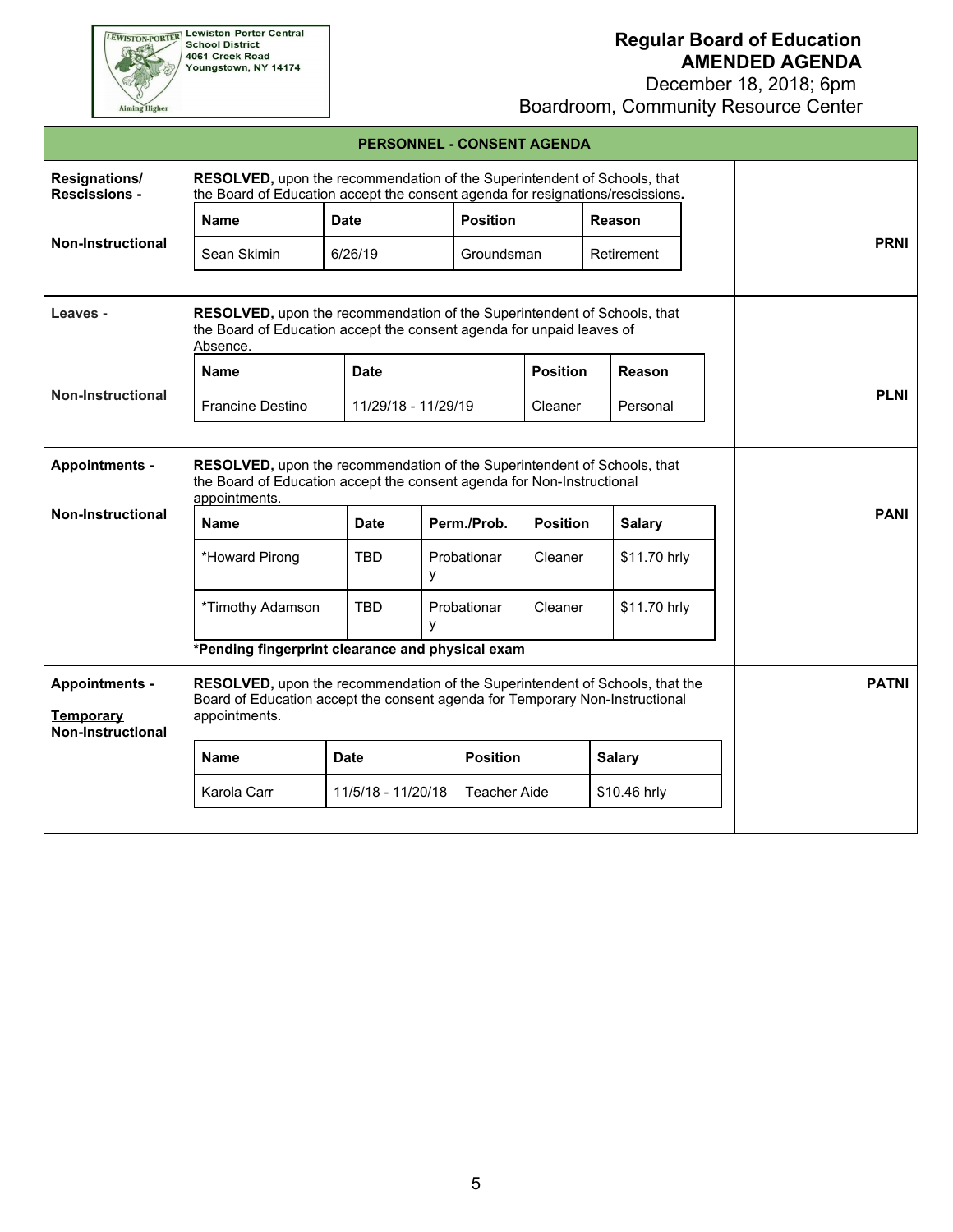December 18, 2018; 6pm Boardroom, Community Resource Center

| <b>Appointments-</b><br>Instructional<br><b>Substitute Wheel</b> | RESOLVED, upon the recommendation of the Superintendent of Schools, that the<br>Board of Education accept the consent agenda for appointments to the Instructional<br>Substitute Wheel.<br><b>Elementary Schools</b> | <b>PAISW</b> |                                      |  |
|------------------------------------------------------------------|----------------------------------------------------------------------------------------------------------------------------------------------------------------------------------------------------------------------|--------------|--------------------------------------|--|
|                                                                  | <b>Primary Education Center</b>                                                                                                                                                                                      |              | <b>Intermediate Education Center</b> |  |
|                                                                  | Darcy Allender                                                                                                                                                                                                       |              | Michelle Zachary                     |  |
|                                                                  | Heather Zielinski                                                                                                                                                                                                    |              | Paula Singleton                      |  |
|                                                                  | Teri Fallesen                                                                                                                                                                                                        |              | Falynn Spinnegan                     |  |
|                                                                  | Heidi Kazulak                                                                                                                                                                                                        |              | Maria Frederick                      |  |
|                                                                  | Laura Gatehouse                                                                                                                                                                                                      |              | Rene Lombardo                        |  |
|                                                                  | Suzanne Hedemann                                                                                                                                                                                                     |              | Kathleen Lombardo                    |  |
|                                                                  | Kathryn Eckstein                                                                                                                                                                                                     |              | Joy Khatib                           |  |
|                                                                  |                                                                                                                                                                                                                      |              | Denise Skrzypek                      |  |
|                                                                  |                                                                                                                                                                                                                      |              | Rachel Smith                         |  |
|                                                                  | <b>Secondary Schools</b>                                                                                                                                                                                             |              |                                      |  |
|                                                                  | <b>Middle School</b>                                                                                                                                                                                                 |              | High School con't                    |  |
|                                                                  | Catherine Loncar                                                                                                                                                                                                     |              | Michelle Ellis                       |  |
|                                                                  | Falynn Spinnegan                                                                                                                                                                                                     |              | Jennifer Wanamaker                   |  |
|                                                                  | <b>High School</b>                                                                                                                                                                                                   |              | Norman Forney                        |  |
|                                                                  |                                                                                                                                                                                                                      |              | Paul Moskaluk                        |  |
|                                                                  | Carolyn Mazierski                                                                                                                                                                                                    |              | Janet Kwarciak                       |  |
|                                                                  | <b>Barbara Rottaris</b>                                                                                                                                                                                              |              | Rachel Parker                        |  |
|                                                                  | Alan Ingraham                                                                                                                                                                                                        |              | Diane Bernat                         |  |
|                                                                  | Marie Miller                                                                                                                                                                                                         |              | Daniel Behm                          |  |
|                                                                  |                                                                                                                                                                                                                      |              |                                      |  |
| <b>Appointments -</b>                                            | RESOLVED, upon the recommendation of the Superintendent of Schools, that<br>The Board of Education accept the consent agenda for Volunteer Coach<br>Appointments.<br>2018-2019 Winter Sports                         | <b>PAVC</b>  |                                      |  |
| <b>Volunteer</b><br><b>Coaches</b>                               | <b>Name</b>                                                                                                                                                                                                          | <b>Sport</b> |                                      |  |
|                                                                  | Jason Zeames<br><b>Boys Swimming</b>                                                                                                                                                                                 |              |                                      |  |
|                                                                  |                                                                                                                                                                                                                      |              |                                      |  |
|                                                                  |                                                                                                                                                                                                                      |              |                                      |  |

**EWISTON-PORTER Lewiston-Porter Central**<br>School District<br>4061 Creek Road<br>Youngstown, NY 14174

Aiming Higher